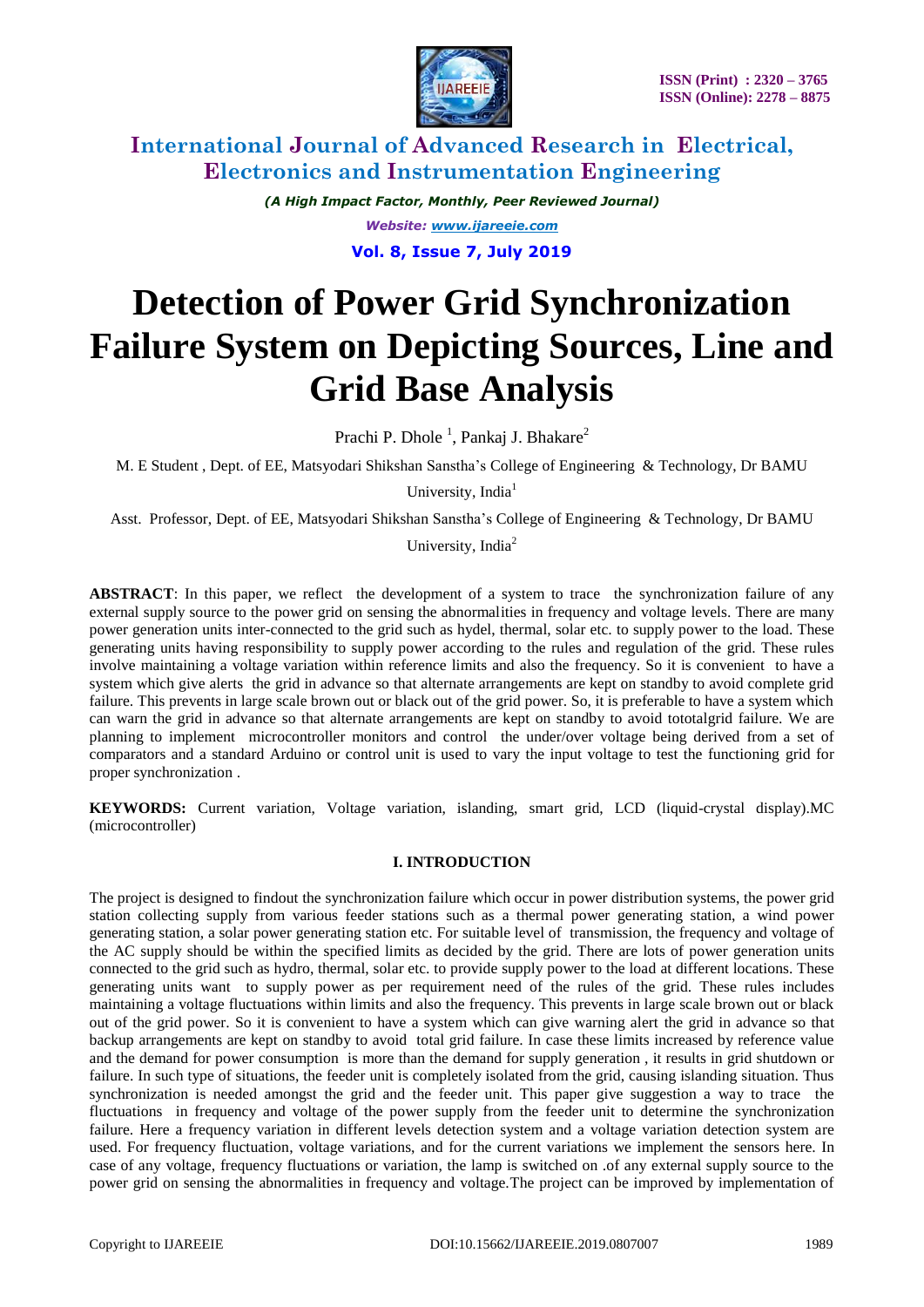

*(A High Impact Factor, Monthly, Peer Reviewed Journal)*

*Website: [www.ijareeie.com](http://www.ijareeie.com/)*

### **Vol. 8, Issue 7, July 2019**

power electronic devices to separate the grid from the erring supply source by sensing cycle by cycle variation for more sophisticated means of detection or sensing.

Many authors and researchers discussed about the Power Grid Synchronization Failure synchronization failure of any external supply source to the power grid on sensing the abnormalities in frequency and voltage. Aman Pratap Singh<sup>1</sup>, Vivek Kumar<sup>2</sup>, Shreya Chaudhary<sup>3</sup>, Prabhat Singh<sup>4</sup> and Chandra Shekhar Singh<sup>5</sup>[1] discuss on passive method to detect the synchronization failure of any external supply source to the power grid on sensing the abnormalities in frequency and voltage by implementation of 8051 microcontroller.Prakhar Pandey<sup>1</sup> Sawan Kumar Sharma<sup>2</sup>[2]discuss onThe microcontroller controlling methods which monitors the under/over voltage being derived from a set of comparators and a standard Arduino is used to vary the input voltage to test the functioning of the paper. A lamp load (showing a predictable blackout, brownout condition) being driven from the microcontroller in case of voltage/frequency going out of acceptable range.Inntiaz A R<sup>1</sup>, Md Maaz<sup>2</sup>, Jinka Varalakshmi<sup>3</sup>, Heena Kousar<sup>4</sup>, Hanumantha Reddy<sup>5</sup>, Rajashekar [3]discuss ondesigning a system based on a PIC microcontroller which is the family of specialized microcontroller. The microcontroller monitors the under/over voltage using voltage sensors and is being derived from a set of comparators. The frequency of the mains supply cannot be changed, the project uses a variation in frequency generator (555- timer) for changing the frequency, otherwise a standard autotransformer is used to vary the input voltage to test the proper functioning of the project. Mohit Gera<sup>1</sup>, Vikram Singh<sup>2</sup>, Ram Kr. Pandey<sup>3</sup>, Sonu Jaiswal<sup>4</sup> [4] discuss on system which can warn the grid in advance so that alternate arrangements can be kept on standby to avoid complete grid failure. Different methods of detecting islanding are grouped into three categories as a function of their operating mode.[5]<sup>1</sup> B.Naga Sarvani, <sup>2</sup> B.Vineela Thulasi, <sup>3</sup>K.Rahul ,<sup>4</sup> K.Satish Kumar, <sup>5</sup> V.D.Sekhara Varma discuss on system is based on Arduino Uno microcontroller. The microcontroller monitors the under/over voltage being derived from a set of comparators.

A. Reasons for power grid synchronization failure



Fig. 1 Reasons for power grid synchronization failure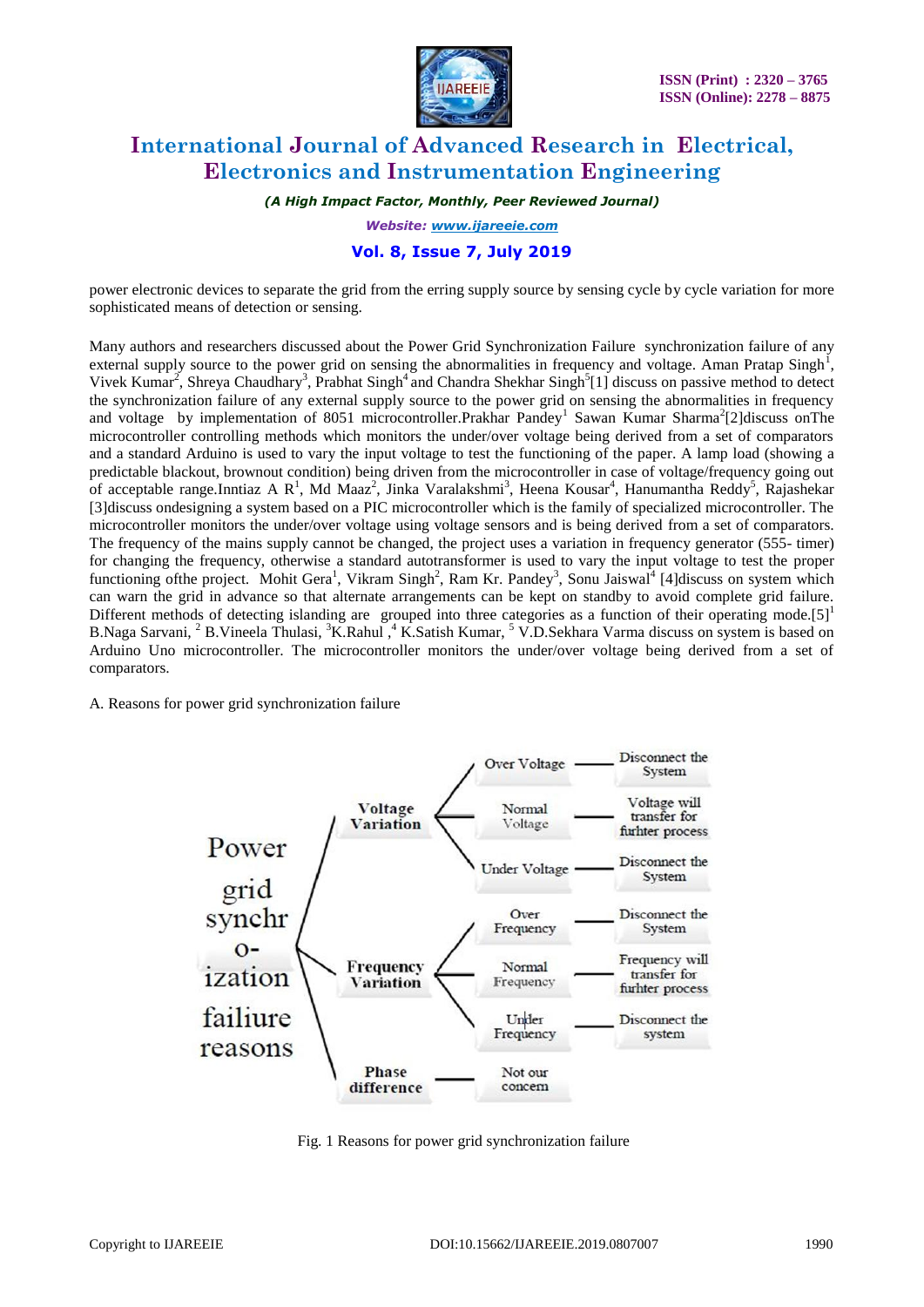

*(A High Impact Factor, Monthly, Peer Reviewed Journal)*

*Website: [www.ijareeie.com](http://www.ijareeie.com/)*

### **Vol. 8, Issue 7, July 2019**

#### B. Islanding

Islanding is a crucial and unsafe situation in which a distributed generator, like as a solar generation system, continuously provide supply power to the grid while the electric utility is shut down. This condition is arise due to an excessive use of distributed generators available in the electrical grid. Solar power generating units, wind power generating units, gas turbinesgeneration and micro generators like as fuel cells, micro turbines, etc. are all examples of distributed generators. The reality is that anyone could supply electricity return to the grid causes the problem of islanding. In which a distributed generator like solar panel or wind turbine continues to generate power and supply to the grid, even though the electricity power from the electrical utility is no longer present. Islanding is a situation in which a distributed generator continues to supply the load even when the electrical grid supply is cut off. As we know that because of usual reasons the numbers of distributed generators are increasing day by day and so is the problem of islanding. Islanding arises lots of problems, some of which are listed below:



Fig. 2.Before islanding (load is fed by inverter in on-grid mode)after islanding (load is fed by inverter in off grid mode)

#### 1) Safety Concern

Safety is the main issue related to this, as the grid may still to be powered in the event of a power outage due to electricity supplied by distributed generators, as explained previously. This may confuse the utility workers and expose them to hazards such as shocks which leads to an accident.

### 2) Damage to Customer's Appliances

Due to islanding and distributed generation, there may bi-directional flow of electricity. This may cause problem such as severe damage to electrical equipment, appliances and devices or equipment's. few devices are more responsive or sensitive to voltage fluctuations than others and should always be equipped with surge protectors.

#### 3) Inverter damage

In the case of huge solar systems, many inverters are installed with the distributed generators. Islanding will be responsible problems in proper functioning of the inverters.

### C. Blackout

Two severe power blackouts affected several area of northern and eastern India on 30 and 31 July 2012. The blackout on 31 July is the largest power outage in history.

Major power grid synchronization failure in history of India was in 2012.On early morning of July 30th the electricity supply demand balance tightened in the northern state of Uttar Pradesh. Trouble spread in chain reaction, causing blackout for entire northern grid affecting 300 million people and ending at around 7 pm on same day. Another blackout came at 1p.m on July 31 and covering northern, eastern, north-eastern grids affecting 600 million people.Transportation services were disrupted, traffic signal fails to work, and coal miners were trapped in mines as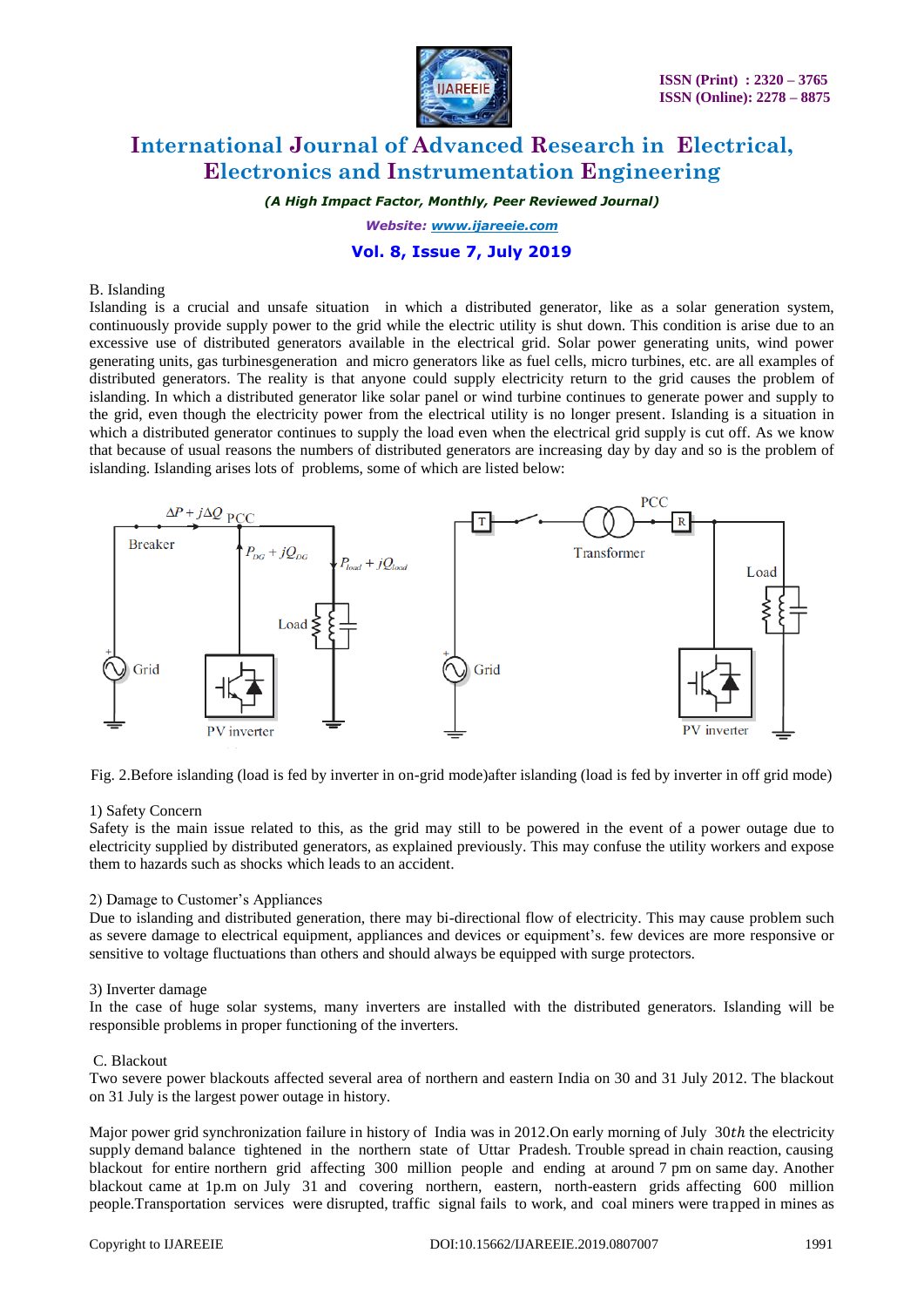

*(A High Impact Factor, Monthly, Peer Reviewed Journal)*

*Website: [www.ijareeie.com](http://www.ijareeie.com/)*

### **Vol. 8, Issue 7, July 2019**

elevators were shut down. Direct cause of large blackouts includes electricity supply capacity failing to meet growing demand in India. Due to less rainfall hydroelectric power output was reduced and there is increase demand for electricity to pump ground water for agriculturalrrigation due to droughts and as peak summer duration electricity demand increases to power air conditioners, coolers, fans etc. Grid troubles contributed to spreading in a chain reaction national wide. It is considered as the largest power outage in history as number of people affected.

| Date & Time                 | <b>Transmission Element</b>                                                                                                                           |  |
|-----------------------------|-------------------------------------------------------------------------------------------------------------------------------------------------------|--|
| 30th July, 2012<br>02:33:11 | 400kV Bina - Gwalior-1 Line Tripped.                                                                                                                  |  |
| 30th July, 2012<br>02:33:13 | 220 kV Gwalior-Malanpur 1. Zone-1 Tripped (on<br>Power Swing) with the above events, practically<br>all the AC links from the WR to the NR were lost. |  |
| 30th July, 2012             | 400 kV Jamshedpur - Rourkela line, line-1, 2, and                                                                                                     |  |
| 02:33:14                    | 3 tripped on zone 3 protection.                                                                                                                       |  |
| 30th July, 2012             | 400 kV Gorakhpur-Muzaffarpur-2 tripped (on                                                                                                            |  |
| 02:33:14                    | Power Swing).                                                                                                                                         |  |
| 30th July, 2012             | 400kVBalia - Biharsharif-2 line tripped (on power                                                                                                     |  |
| 02:33:15                    | swing).                                                                                                                                               |  |

Table 1.Sequence of Outages on 29 July.

| S.m.           | <b>Time</b>                | <b>Transmission</b><br>element      | <b>Reason</b>                                                                                                                     |
|----------------|----------------------------|-------------------------------------|-----------------------------------------------------------------------------------------------------------------------------------|
| $\mathbf{1}$   | 29th July<br>2012<br>15:15 | $220$ kV Kota $-$<br><b>Badod</b>   | Tripped due to<br>operation of distance<br>protection three phase<br>Zone-1 indications at<br>Badod end                           |
| $\mathfrak{D}$ | 29th July<br>2012<br>15:40 | 220 kV<br>$Bhimmal(PG)$ -<br>Sirohi | Phase to earth fault.                                                                                                             |
| 3              | 29th July<br>2012<br>21:45 | 400 kV Bhinmal<br>- Kankroli        | Tripped due to<br>insulator de-capping.                                                                                           |
| 4              | 29th July<br>2012<br>22:18 | $400$ kV Zerda $-$<br>Kankroli      | Emergency outage for<br>a period of two hours<br>to takeout one Tool<br>& Plant which got<br>stuck with one polymer<br>insulator. |

Table 2.Sequence of Outages on 30 July.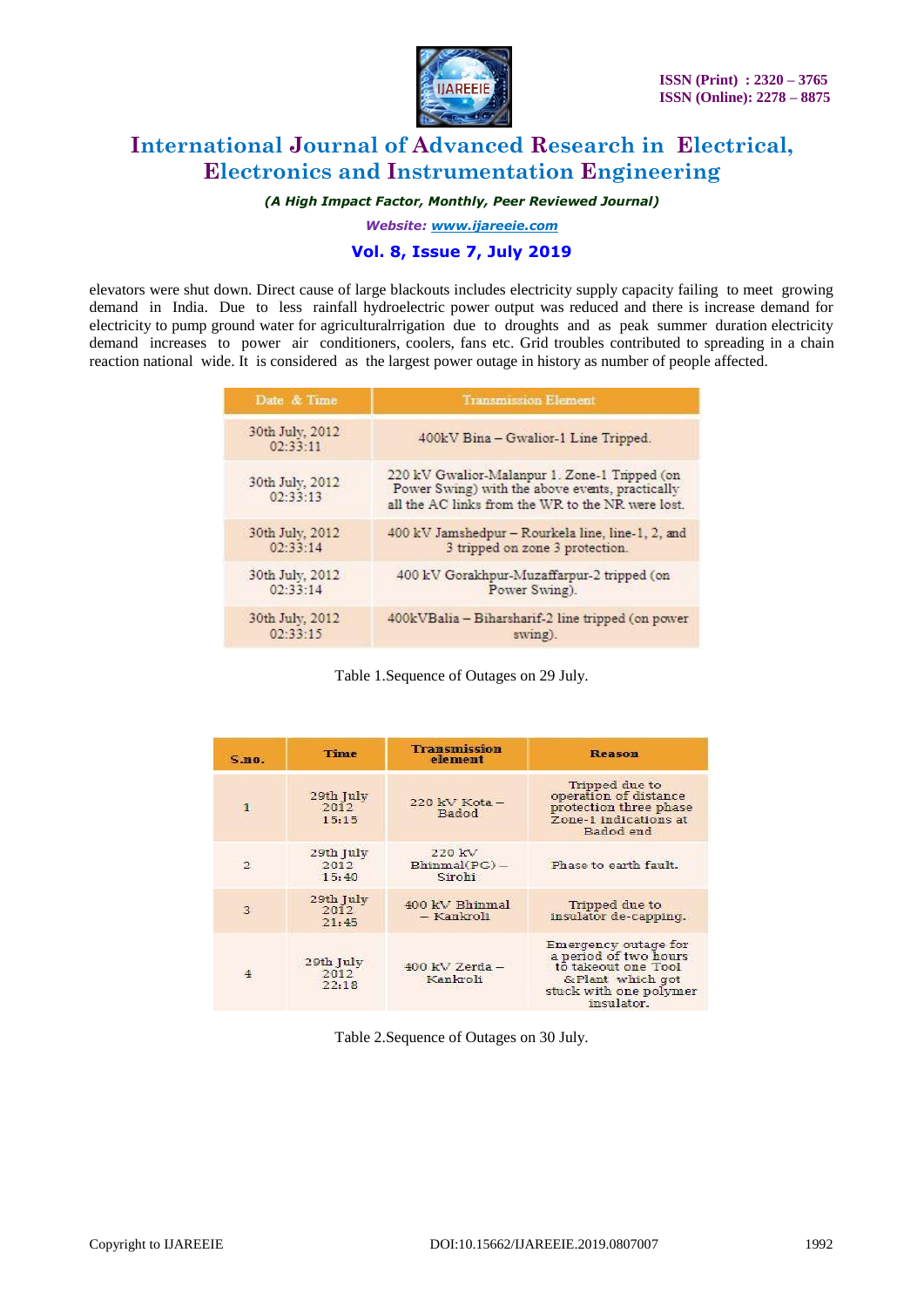

*(A High Impact Factor, Monthly, Peer Reviewed Journal)*

*Website: [www.ijareeie.com](http://www.ijareeie.com/)*

### **Vol. 8, Issue 7, July 2019**

| Time                      | <b>Transmission Element</b>                                                                                       |  |
|---------------------------|-------------------------------------------------------------------------------------------------------------------|--|
| 31 July, 2012<br>13:01:28 | 400 kV Kankroli-Jodhpur tripped due to dip in<br>voltage, Wagoora-Kishenpur (1&2) (tripped due to<br>Power Swing) |  |
| 31 July, 2012<br>13:01:30 | Ballabhgarh-Gr Noida tripped, Z1, 3phase,<br>Kanpur-Panki-1 tripped (Under voltage)                               |  |
| 31 July, 2012<br>13:03:18 | 400kV Patna-Balia-2 tripped (3-ph fault),<br>Kankroli - Debari 220kV tripped (Under voltage<br>protection)        |  |

Table 3.Sequence of Outages on 31 July.

### **II.SYSTEM MODEL AND DESIGN**

In passive technique the parameters change differently which affecting the working of the grid. Any source that break the rules of grid would be immediately terminated. But the process will not stop there because only elimination is not enough, we need to know the reason of the fault i.e which parameter is showing variation is it current, voltage or any other and also we need to determine what is the location of the fault from the base of grid.. At the same time the entire faulty line is being examined for detection of the cause of the error as well as the distance of that particular fault location.The microcontroller section acts as the power grid hub.



Fig. 3 Block diagram of proposed system in project

This section will continuously observed the entire system. As shown in Fig.1 different sensors have implemented in circuit. The current sensor measure the variation in current values in case a shorted or an open line and after that it forwards this information to the controller. .the project also operates in the similar fashion. Temperature is another parameter which is responsible for grid failures in case it goes beyond predefine ranges. The fault can be anywhere in the line hence it is necessary to determine the exact distance of the point where the fault has occurred and this task would add up to the effective management of the grid. For this purpose switches can be used at, say each kilometre and the on and off state of a switch. Hence calculated distance can be provided at the grid base station and physical maintenance can be start.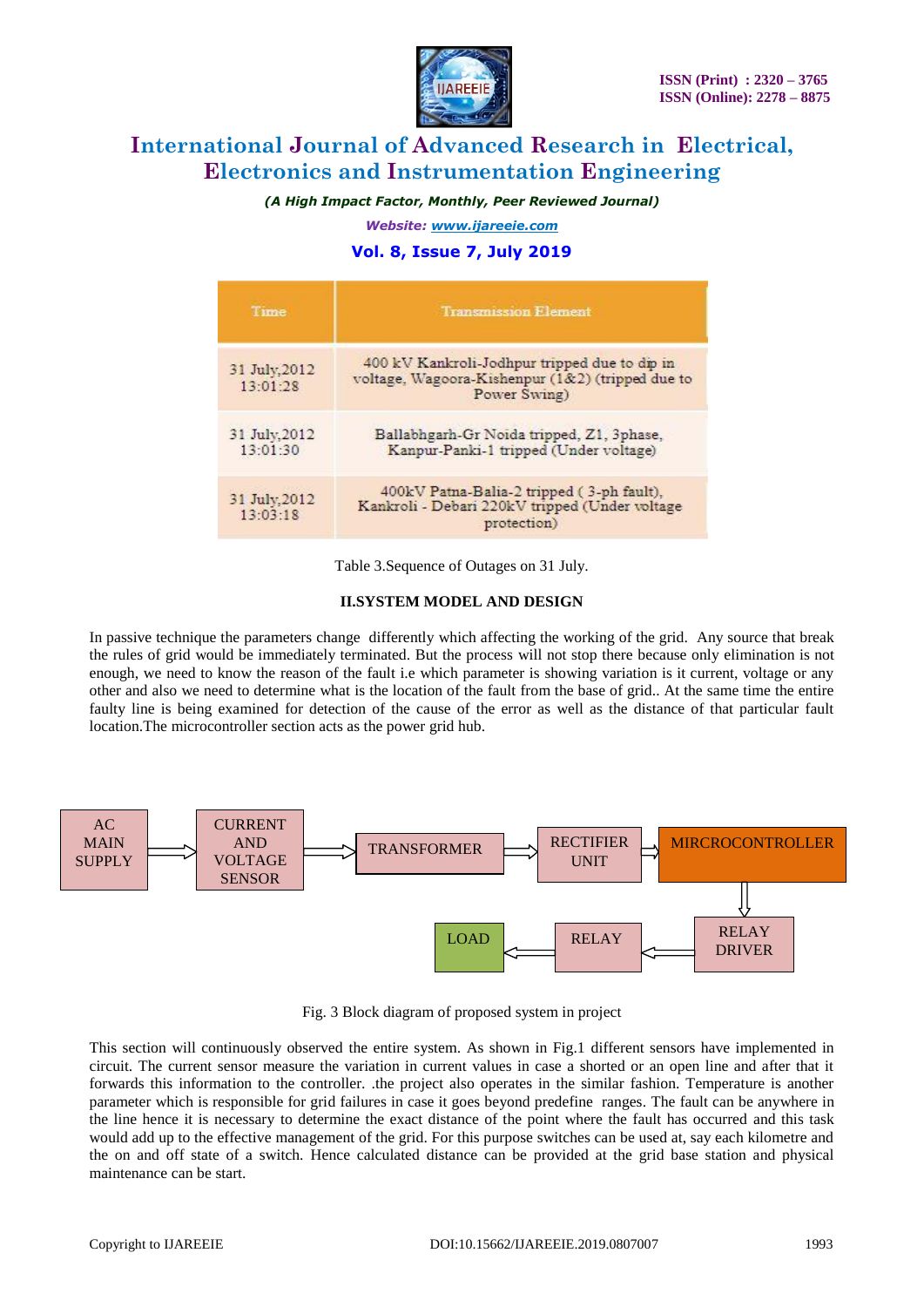

*(A High Impact Factor, Monthly, Peer Reviewed Journal) Website: [www.ijareeie.com](http://www.ijareeie.com/)*

**Vol. 8, Issue 7, July 2019**

### **III. PROPOSED CIRCUIT DIAGRAM AND HARDWARE DESIGN**



Fig. 4 Circuit diagram of proposed system in project

Microcontroller monitors which intern determines with a predetermined threshold level weather to cut off the source or not. The voltage sensor sense under/over voltage and under/over frequency condition from utility grid and the proposed value of voltage and frequency for turning on/ off the relay between a grid connected inverter and utility grid. The project use fluctuation in frequency by implementing generator using 555 timer for variation in frequency while standard variac shall be use to vary input voltage for achieving standard condition as test above. The LM398 having twoindependent unit of high gain internal frequency compensated operational amplifier which were designed specifically to operate from single power supply over wide range of voltages.Operation from split power supplies is also possible and low power supply current drain is independent of the magnitude of power supply voltage.The LM339 having of four independent precision voltage comparators. The LM339 series was specially connected to directly interface with TTL and CMOS , during its operation from both plus and minus power supplies, the LM339 series will directly interface with MOS logic where their low power drain is a distinct advantage over standard comparators. Islanding of grid is connected to inverter which is managing two different parameters voltage and frequency In the program it is so written that the output from 555 timer which is fed to the MC goes to be low 48KHz or above 52Hz. The related outputs of MC will be high and which will result in switching "ON or OFF" a load to which shows that the islanding has taken place. According to voltage is concerned we have taken 2 comparators. Both the comparators are output is given i.e., one for inverting input and other for non-inverting input which are given at a particular voltage. This program is that indicates two cases whether the few is low / high (or) it could be either in high / low condition the duration will be 50, 49, 48 06 greater than 52.. section however response as the grid base, taking all the important decisions regarding the safety of the grid. At the time of the controller section encounters any variation in the predetermined limits set for each of the parameters it issues a signal that is directed to the LCD section and that particular alert message is then displayed and at the same time the source that has been creating this abnormality is also